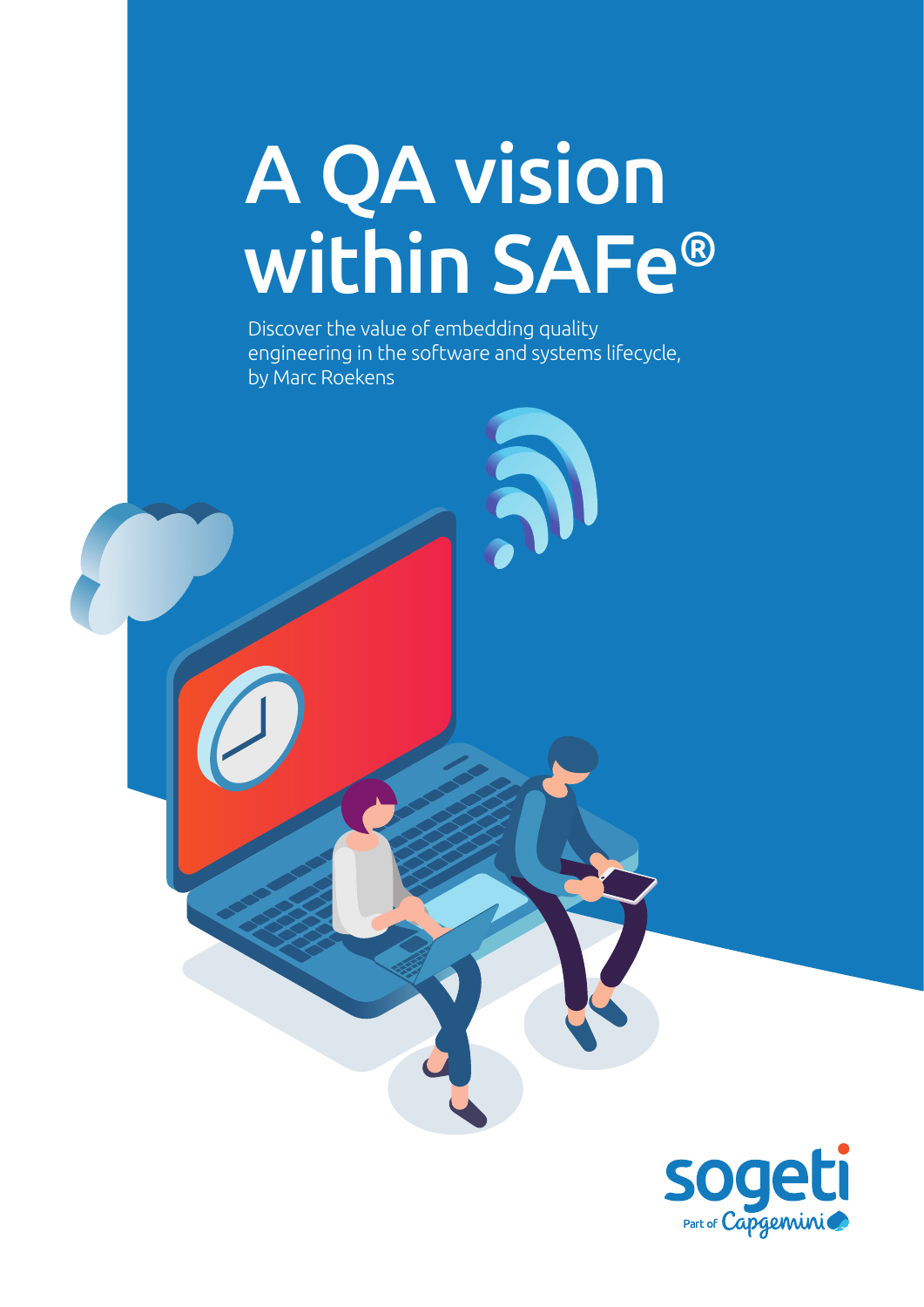## Introduction

More and more organizations feel the need to implement their Agile method '@scale'. Various models/frameworks are available for this, of which the Scaled Agile Framework (known as SAFe®) is by far the most used. Although Quality Assurance (QA) is mentioned within SAFe®, for example organizing the production process, it is not elaborated in detail. That makes sense, since every SAFe® implementation is unique.

Nonetheless, there are compelling reasons to embed QA and testing at depth in the end-to-end lifecycle of all software and systems. Sogeti's TMAP® approach offers a comprehensive body of knowledge for quality engineering in IT delivery, including good practices for test management, execution and QA. The key is to bring together the tenets of SAFe®, through which software and services are developed, with the QA and Testing approaches of TMAP®, through which trust is engendered in the quality of the products (apps, systems, services) and their ability to support business processes.

This is increasingly important as the volume of SAFe® implementations continues to grow. At Sogeti, we aim to make it easier for teams to adapt and use TMAP® to embed quality engineering in their SAFe® implementations. For this reason, we have drafted the practical guidelines in this document to link our QA vision with a full SAFe® implementation. This represents another element in the continually evolving TMAP® body of knowledge, which also includes the recently launched book '[Quality for](https://www.sogeti.com/explore/books/tmap-quality-for-devops-teams/)  [DevOps teams'](https://www.sogeti.com/explore/books/tmap-quality-for-devops-teams/).

This document maps our own vision on quality in Agile with the QA components in SAFe®, and extracts key descriptors, characteristics and questions from the wealth of SAFe® documentation to make it easier to find the links between the two.

## The Sogeti vision on quality in Agile

The Sogeti vision on quality in Agile distinguishes between the following four Quality Values:

- **• Optimized Customer Experience** delivers optimal customer value. In this way, a team or organization is enabled to deliver the right products and services. Intensive interaction with the (end) customers is a precondition for this.
- **• Controlled Quality** is aimed at gaining insight into quality in a short-cycle, high-speed development process. Within Agile teams, this happens in the retrospective, in SAFe® this also happens during the Inspect & Adapt stages across the different teams.
- **• Continuous Testing** is the early and continuous measurement of quality throughout the entire delivery process. This can take the form of tests, but there are also various other quality measures to be taken.
- **• Quality as Culture** means that everyone, both inside and outside the team, is aware of quality and actively contributes to it. Quality is a shared responsibility both within a team and between teams.

These Quality Values are supported through a set of topics within TMAP®, where a differentiation is made between Organizing Topics and Performing Topics. More information on these topics (and the full TMAP® body of knowledge) can be found at [www.tmap.net/page/](https://www.TMAP.net/page/introduction-qa-testing-topics) [introduction-qa-testing-topics.](https://www.TMAP.net/page/introduction-qa-testing-topics)

## Some relevant aspects of SAFe®

Every SAFe® implementation is unique. This means that the same cadence is not used in every implementation. Neither are the same roles always filled in, nor the same names always used for the existing entities. For example, terms from the Spotify model for scaled Agile delivery, such as Tribe and Guild, are also used in organizations that have implemented SAFe®. However, to avoid any confusion, this document follows only the SAFe® nomenclature. In the elaboration of the various topics, the document distinguishes at a generic level between the following levels of cooperation:

- Portfolio
- Large Solution
- Agile Release Train
- Team

Although not all levels of cooperation occur in every SAFe® implementation, they are included here for completeness.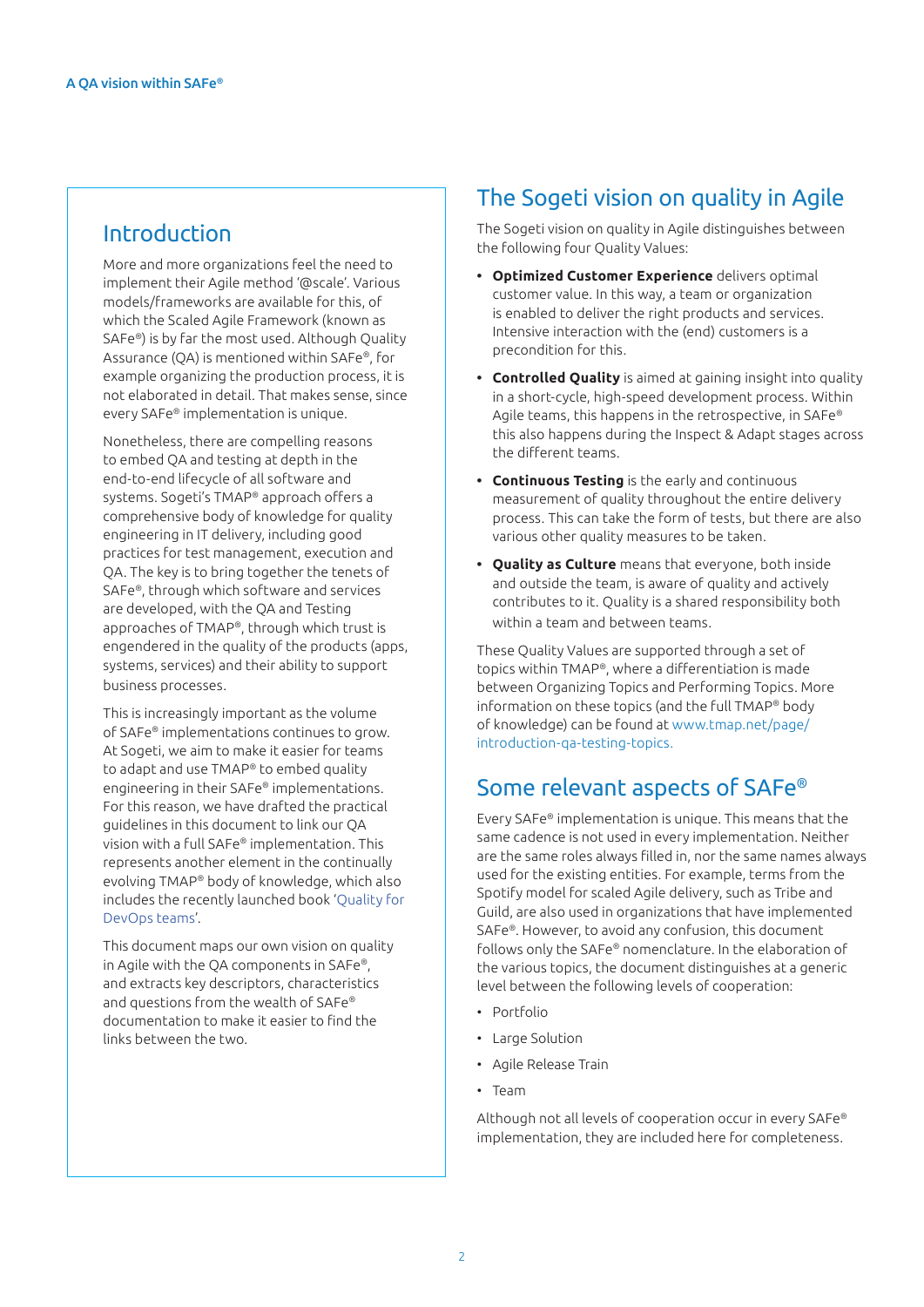#### **Figure 1:** SAFe for Lean Enterprises



Lean-Agile Leadership

Within scrum the 'what?' question is answered by a business representative (the Product Owner) and the 'how?' question by the development team. These questions are addressed in the SAFe® framework in the following way:

- 'What?' is answered by Epic-Owners (at Portfolio level), Solution Management (at Large Solution level), Business Owners and Product Management (within Agile Release Trains) and Product Owner (at Team level).
- 'How?' is answered by the Enterprise Architect (at Portfolio level), Solution Architect (at Large Solution level), System Architect (within Agile Release Trains) and the development teams (at Team level).
- The process of matching the 'what?' question and the 'how?' question is led by the Solution Train Engineer (at Large Solution level), Release Train Engineer (within Agile Release Trains) and Scrum Master (at Team level).
- Where necessary, the teams can receive support from System Teams (for example for managing environments), Shared Services (for deploying highly specialized and scarce knowledge) or Communities of Practice (groups of colleagues with similar interests).

This document refers to the entities from the Scaled Agile Framework version 5.0. More information about the Scaled Agile Framework is available at [www.scaledagileframework.](https://www.scaledagileframework.com/) [com](https://www.scaledagileframework.com/)

Within SAFe® it is propagated that some decisions are centralized, and others are de-centralized.

Centralized decisions share the following characteristics:

- **• Infrequent** Made infrequently, these decisions typically are not urgent, and deeper consideration is appropriate (e.g. product strategy, international expansion).
- **• Long-lasting** Once made, these decisions are unlikely to change at least in the short term (e.g., commitment to a standard technology platform, commitment to organizational realignment around Value Streams).
- **• Provide significant economies of scale** These choices deliver large and broad economic benefits (e.g. a common way of working, standard development languages, standard tooling, offshoring). Leadership is charged with making these types of decisions, supported by the input of those stakeholders who are affected by the results.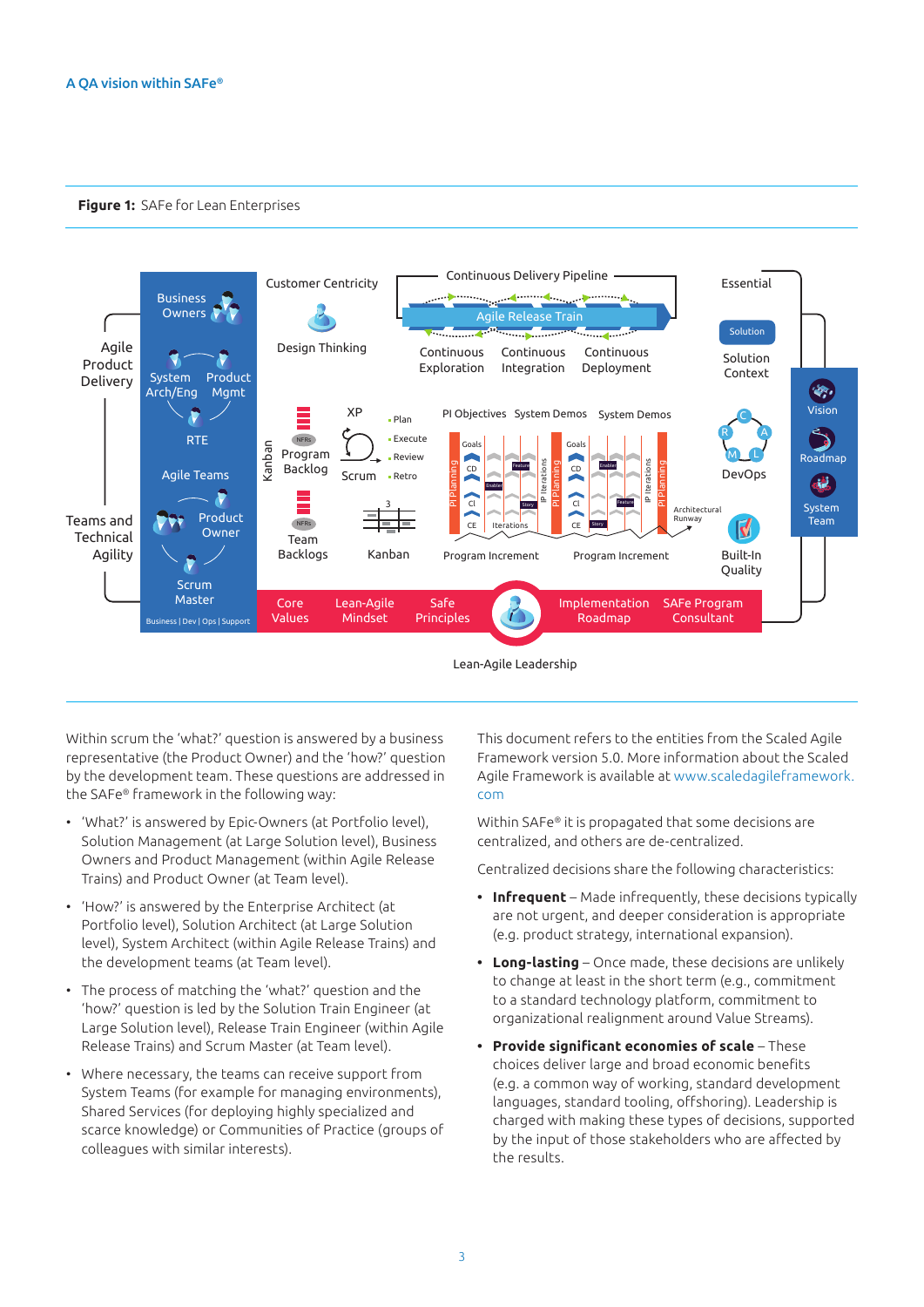All other decisions should be decentralized. Characteristics of these types of decisions include:

- **• Frequent** The problems addressed by decentralized decisions are recurrent and common (e.g. Team and Program Backlog prioritization, real-time Agile Release Train [ART] scoping, response to defects and emerging issues).
- **• Time-critical** Delaying these types of decisions comes with a high cost of delay (e.g. point releases, customer emergencies, dependencies with other teams).
- **• Require local information** These decisions need specific local context, whether it be technology, organization, or specific customer or market impact (e.g. shipping a release to a certain customer, resolving a significant design problem, self-organization of individuals and teams to an emerging challenge).

This differentiation is also applicable on defining QA measures on the various levels and in the various entities.

## QA-related topics within SAFe®

As stated in the Introduction to this document, although QA is mentioned within SAFe®, it isn't covered in great detail. To facilitate finding what information there is on QA, the

following quotes are taking from the SAFe® website and list QA-related topics in the context of Customer Centricity:

- **• Built-in Quality:** "All Agile teams software, hardware, business, or other — must create quality solutions and define their own built-in quality practices."
- **• Lean QMS:** "Compliance refers to a strategy and a set of activities and artifacts that allow teams to apply Lean-Agile development methods to build systems that have the highest possible quality, while simultaneously assuring they meet any regulatory, industry, or other relevant standards."
- **• Relentless Improvement:** "Since its inception in the Toyota Production System, kaizen, or the relentless pursuit of perfection, has been one of the core tenets of Lean. It is illustrated in various "House of Lean" models including the SAFe® House of Lean."
- **• Design Thinking:** "Design thinking is integral to customer centricity. Design thinking has two main activities, understanding the problem and designing the solution."
- **• Release on Demand:** "Release on Demand captures the mechanisms and processes by which new functionality is deployed into production and released immediately or incrementally to customers based on demand."



#### **Figure 2:** SAFe: Customer Centricity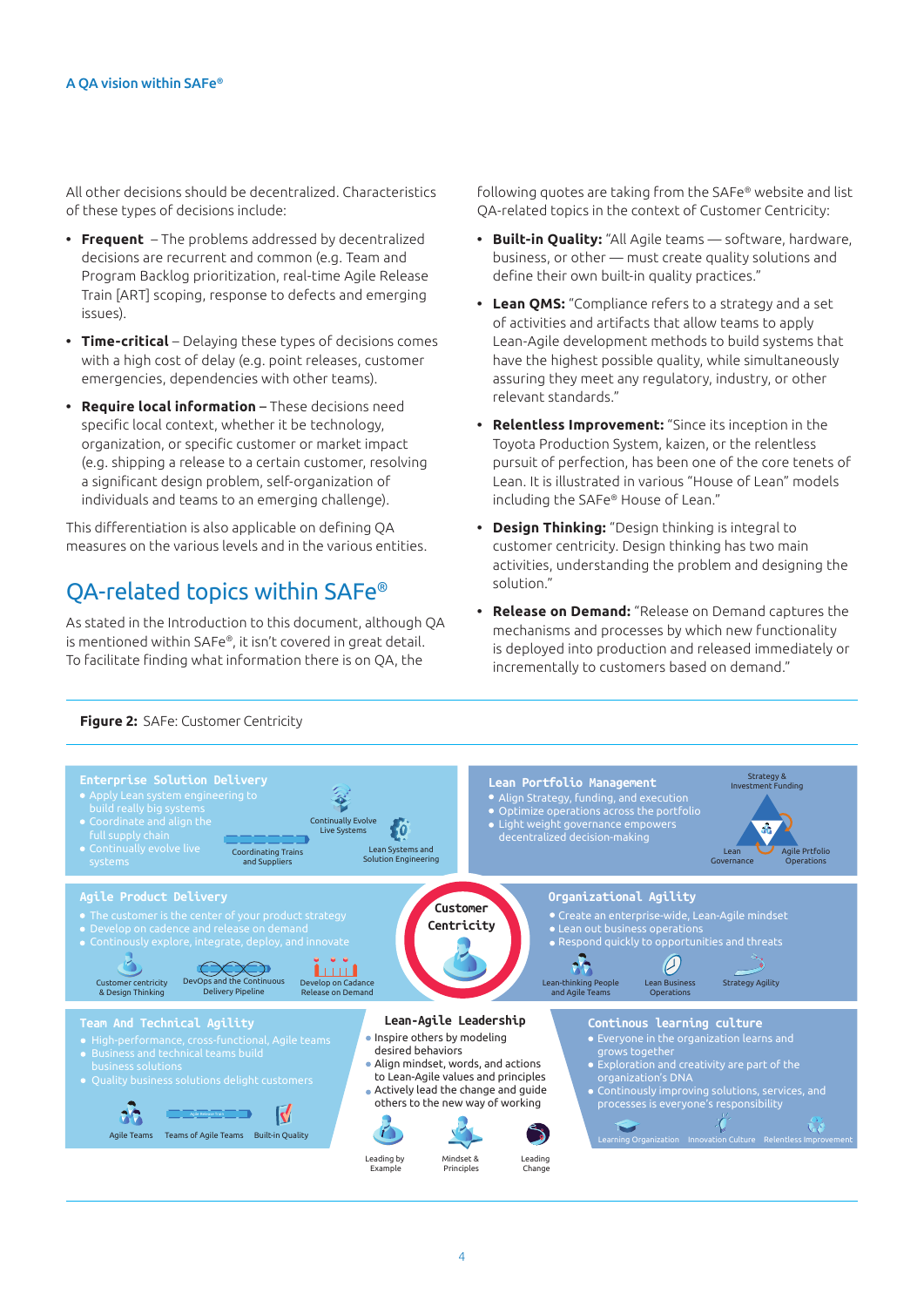- **• Culture of Shared Responsibility:** "Culture [as used in the DevOps acronym CALMR, see [www.](https://www.scaledagileframework.com/agile-product-delivery/) [scaledagileframework.com/agile-product-delivery/](https://www.scaledagileframework.com/agile-product-delivery/) for more info] represents the philosophy of shared responsibility for fast value delivery across the entire Value Stream. It consists of everyone who helps create value, including Product Management, development, testing, security, compliance, operations etc."
- **• Mindset and Principles:** "SAFe® is based on ten immutable, underlying principles for applying Lean and Agile at scale. These tenets and economic concepts inspire and inform the roles and practices of SAFe®, influencing leader behaviors and decision-making."
- **• Agile Testing** (advanced topic on the SAFe® website): "Agile Testing applies the principles of agile development to the practice of testing. Although traditional development has used a big-bang, deferred testing approach, agile testing develops and tests systems in small increments, often developing tests before writing the code, story, or feature."
- **• Test Driven Development** (advanced topic on the SAFe® website): "Test-Driven Development (TDD) is a philosophy and practice that recommends building and executing tests before implementing the code or a component of a system. By validating them against a series of agreed-to tests, TDD — an Agile Testing practice improves system outcomes by assuring that the system implementation meets its requirements."

In SAFe® 5.0, the topics listed above are all discussed in the context of Customer Centricity, as depicted in Figure 2, taken from the SAFe® website.

## QA at the different SAFe® levels

Different levels of cooperation are employed in SAFe® implementations to deliver diverse outcomes, as explained:

#### Portfolio level

Application-transcending and company-wide matters can be coordinated within the Portfolio layer. Here, cooperation can take place about company-wide quality frameworks, but also, for example, about the choice of specific tooling, or about a company-wide personnel development strategy.

In an interaction between Epic Owners and Enterprise Architect, the boundaries are set within which the desired customer value, or the desired quality, can be decided upon. Matters such as industry rules and regulations can have an impact on choices made, which then apply throughout the organization.

Where compliance affects the cooperation between components delivered by different teams, the assistance of a Shared Service could be sought.

From the perspective of the Sogeti QA vision, the Portfolio level is one of the places where the TMAP® Organizing Topics in particular might find a place: [www.tmap.net/page/](https://www.TMAP.net/page/introduction-qa-testing-topics) [introduction-qa-testing-topics.](https://www.TMAP.net/page/introduction-qa-testing-topics)

#### Large Solution level

At the Large Solution level, matters are coordinated between teams working on related application components in a Solution Train. The application architecture forms the framework within which the teams working on the various application components must operate. This ensures that the total solution becomes workable for the business and maintainable for application management.

Where compliance affects the cooperation between components delivered by different ARTs, the help of the Shared Service could be sought by Solution Trains. Within the Large Solution level, compliance is given a place based on the quality perspective. Details are described in the white paper available at [www.scaledagileframework.](https://www.scaledagileframework.com/?ddownload=35712) [com/?ddownload=35712](https://www.scaledagileframework.com/?ddownload=35712).

Within Solution Trains, proposals for improvement are laid down that help optimize the cooperation between teams of teams (i.e. between Agile Release Trains). Just as at the ART level, the investment in time and money involved is also accepted here. After all, investing in better cooperation between teams is beneficial in the long run.

SAFe® refers to quality between teams of teams in various places (as listed in "QA-related topics within SAFe®", previous page). In the Sogeti vision, special attention is paid to quality at a "team of teams level" within Controlled Quality (for the processes), Continuous Testing (for the deliverables), Quality as a Culture (for both) and Optimized Customer Experience (for the deliverables).

Both the TMAP® Organizing Topics and the TMAP® Performing Topics ([www.tmap.net/page/introduction-qa](https://www.TMAP.net/page/introduction-qa-testing-topics)[testing-topics](https://www.TMAP.net/page/introduction-qa-testing-topics)) might find a place at the Solution level.

The Solution Architect, the Solution Management and the Solution Train Engineer jointly decide which functionalities they want the Solution Train (a team of teams of teams) to deliver and in what way. They do this within the boundaries set by the organization and taking into account the needs of the (end) customers.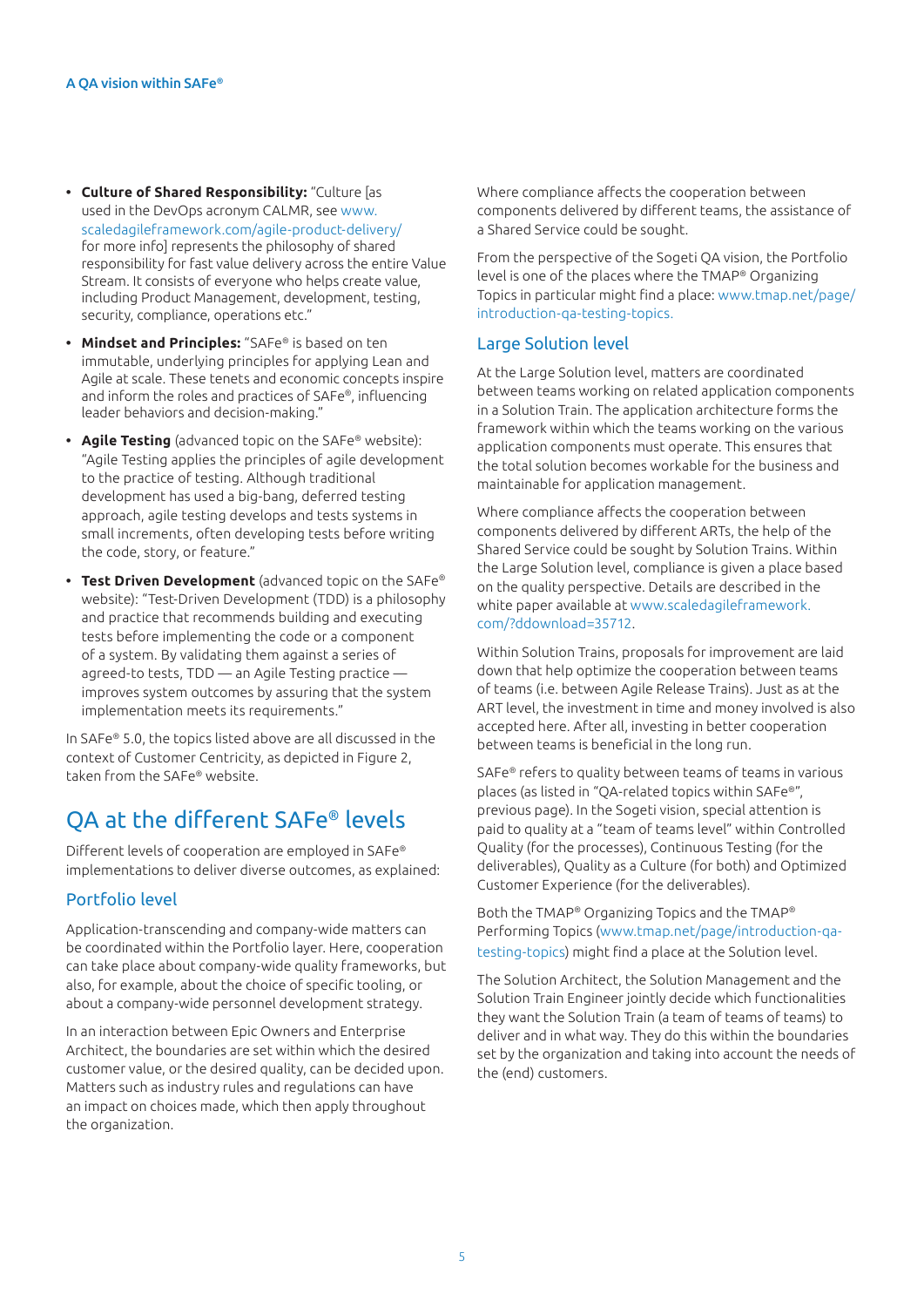#### Agile Release Train level

Within an Agile Release Train, a team of teams, under the guidance of System Architect, Product Management and Release Train Engineer, delivers its functionalities. At this level, there is mainly a need for coordination, for example about the timing of (partial) deliveries and interfacing, between teams that deliver functionalities within the same context. In the podcast [https://podcasts.](https://podcasts.apple.com/tm/podcast/safe-agile-at-enterprise-level-release-trains-gitte/id1483649346?i=1000453629748) [apple.com/tm/podcast/safe-agile-at-enterprise-level](https://podcasts.apple.com/tm/podcast/safe-agile-at-enterprise-level-release-trains-gitte/id1483649346?i=1000453629748)[release-trains-gitte/id1483649346?i=1000453629748](https://podcasts.apple.com/tm/podcast/safe-agile-at-enterprise-level-release-trains-gitte/id1483649346?i=1000453629748) , Gitte Ottosen, in conversation with Rik Marselis, provides further explanation.

To facilitate cooperation between teams (in the process), proposals for improvement can be laid down at Agile Release Trains level. This will, in any case, occur during the Inspect & Adapt at the end of a Program Increment, or on an ad hoc basis if there is reason to do so. Just as with the Large Solution level, the investment in time and money involved is accepted here for the delivery of long-term benefit.

From the perspective of the Sogeti QA vision, the Agile Release Trains are another level at which both the TMAP® Organizing Topics and the TMAP® Performing Topics might find a place: [www.tmap.net/page/](https://www.TMAP.net/page/introduction-qa-testing-topics) [introduction-qa-testing-topics.](https://www.TMAP.net/page/introduction-qa-testing-topics)

#### Team level

In Agile environments it is customary to place the responsibility for quality (both of deliverables and of the production process) with the team. For example, the test effort is regularly recognized during refinement sessions and then considered during the planning session. In addition, the retrospective is used to propose process improvements. From these proposals, at least one will be resolved in the next sprint. The entire team decides which proposal is selected and the Product Owner agrees with the time to be invested in the improvement proposals.

SAFe® refers to quality within teams in various places (as previously listed in "QA-related topics within SAFe®" on page 4). In the Sogeti vision, at Team level special attention is paid to quality within Controlled Quality (for the processes), Continuous Testing (for the deliverables), Quality as Culture (for both) and Optimized Customer Experience (for the deliverables).

From the perspective of the Sogeti QA vision, the Team level is primarily the level at which both the TMAP® Performing Topics are resolved, although some of the Organizing Topics might also find a place here: [www.tmap.net/page/](https://www.TMAP.net/page/introduction-qa-testing-topics) [introduction-qa-testing-topics.](https://www.TMAP.net/page/introduction-qa-testing-topics)

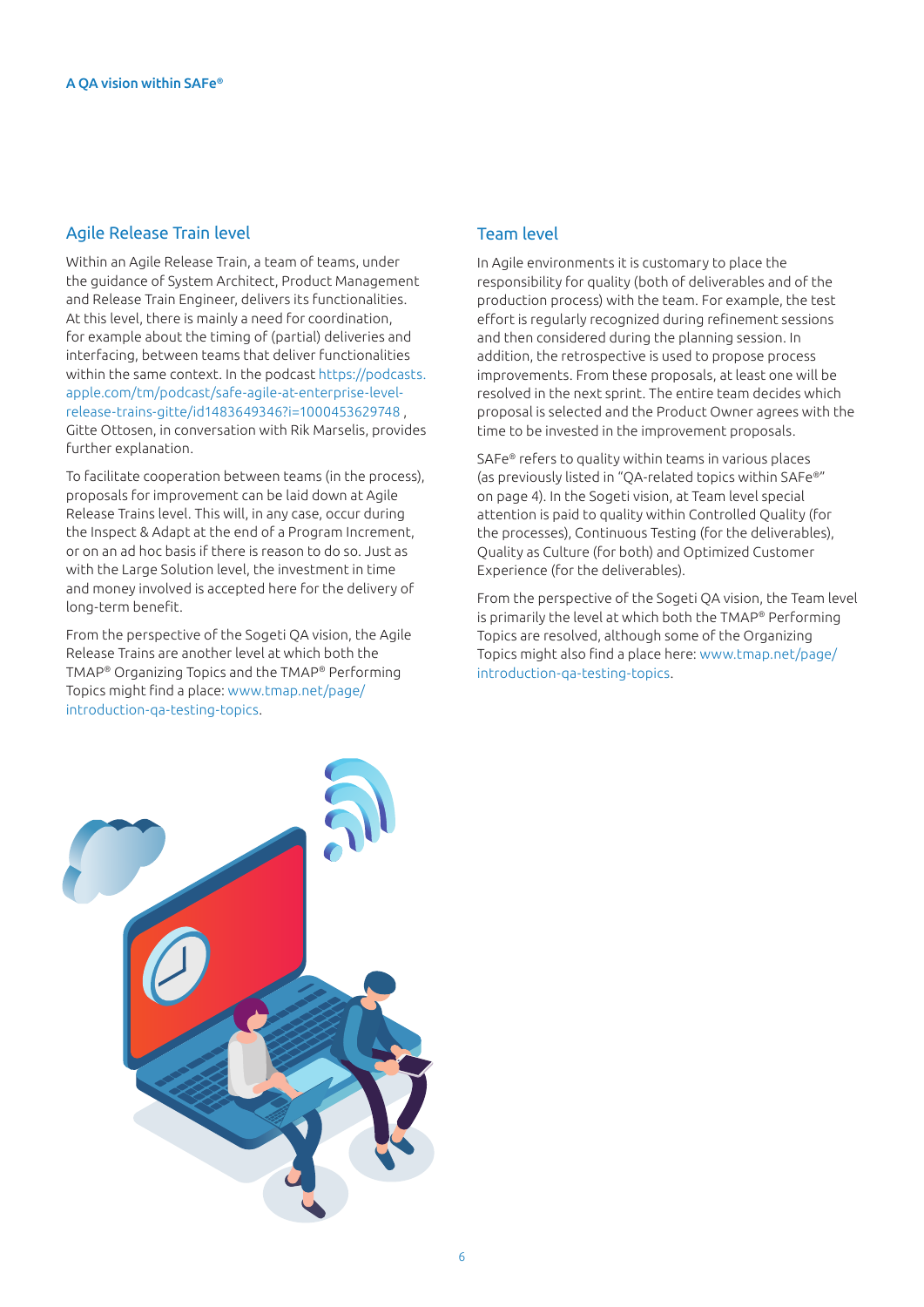## Bringing it all together

Having outlined the QA-related aspects in SAFe® in the previous pages, the following table maps the 4 Sogeti Quality Values described earlier to the relevant SAFe® topics. As we have discussed, however, they are not necessarily elaborated in SAFe®.

These topics – aligned with our Quality Values – establish the parameters within which testing and validation activities should be run, setting standards and orchestrating QA across cross-functional teams. They provide a framework for scaled Agile QA and testing to be done the right way.

The SAFe® topics can be measured and monitored within a SAFe® implementation. The "SAFe® Business Agility Self-Assessment" tool is available for this, which can be found at [https://www.scaledagileframework.](https://www.scaledagileframework.com/?ddownload=45830) [com/?ddownload=45830.](https://www.scaledagileframework.com/?ddownload=45830) Discussing the content of this tool goes beyond the purpose of this document, but more information can be found on the ScaledAgileFramework site.

| <b>Sogeti Quality Values</b>         | SAFe <sup>®</sup> topics                                     |
|--------------------------------------|--------------------------------------------------------------|
| <b>Optimized Customer Experience</b> | <b>Customer Centricity and Design Thinking</b>               |
|                                      | Release on Demand                                            |
| <b>Controlled Quality</b>            | <b>Built-in Quality</b>                                      |
| <b>Continuous Testing</b>            | Agile Testing (this is an advanced topic in SAFe®)           |
|                                      | Test Driven Development (this is an advanced topic in SAFe®) |
| <b>Quality as Culture</b>            | Culture of Shared Responsibility                             |
|                                      | Lean OMS                                                     |
|                                      | Relentless Improvement                                       |
|                                      | Mindset and Principles                                       |
|                                      |                                                              |

## Conclusion

Given that SAFe® only addresses QA and testing at a high level, there is an imperative to look beyond it for proven approaches to embedding quality engineering across the lifecycle. Regardless of how SAFe® is implemented within an organization, there are numerous ways to incorporate QA. The TMAP® topics and the Sogeti vision on QA can help guide SAFe® Program Consultants to ensure the different levels of the implementation are designed to cater to all an organization's QA needs.

The business representatives at the different levels play an important role in determining which QA measures they consider necessary to deliver the quality demanded by the market. It is up to the technical representatives at the various levels to give substance to these QA measures by invoking the relevant TMAP® topics.

By thinking about QA in advance, before starting a SAFe® implementation, an organization can ensure it is ready to deliver the right quality to its customers.

To find out more about the TMAP® body of knowledge, visit [www.tmap.net](http://www.tmap.net)

#### About the author

Marc Roekens is a senior Agile Quality Coach at Sogeti in the Netherlands. He is a SAFe® Program Consultant with 20 years' experience in testing and Quality Assurance.